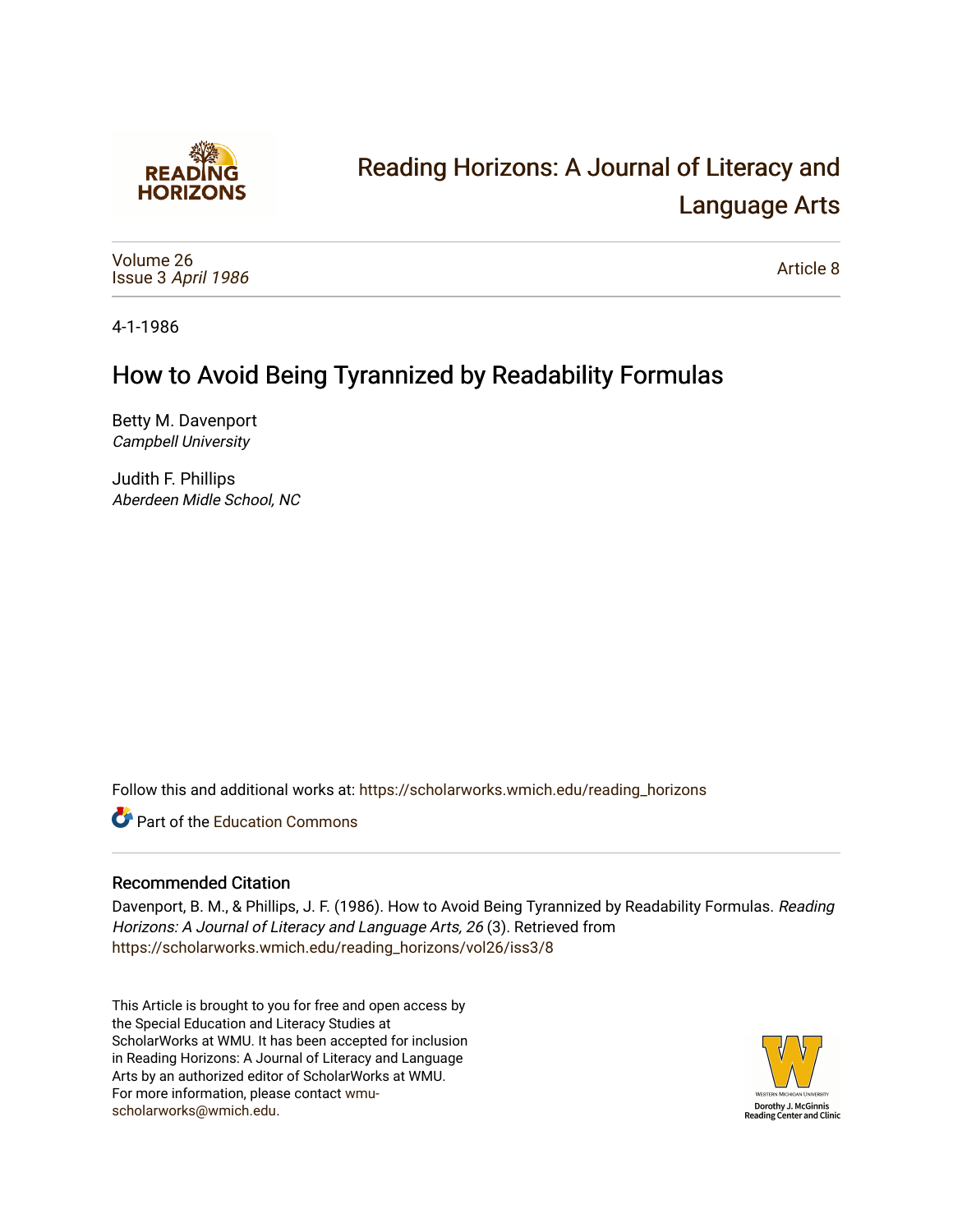

## HOW TO AVOID BEING TYRANNIZED

### BY READABILITY FORMULAS

Betty M. Davenport, Campbell University and Judith F. Phillips, Aberdeen Middle School



The use of readability formulas is widely recommended by many well intentioned educators, but use can become abuse if the limitations of the formulas are not understood. Supervisors and college instructors have encouraged teachers to check the readability levels of their instructional materials to be sure of a close match between reader and text. Publishers have required their writers to produce textbooks at specified readability levels to supply the current demand for readable texts. Teachers have even tried to simplify their own materials by rewriting them, using shorter words and sentences in an effort to meet the needs of all their students.

When educators who understand the limitations of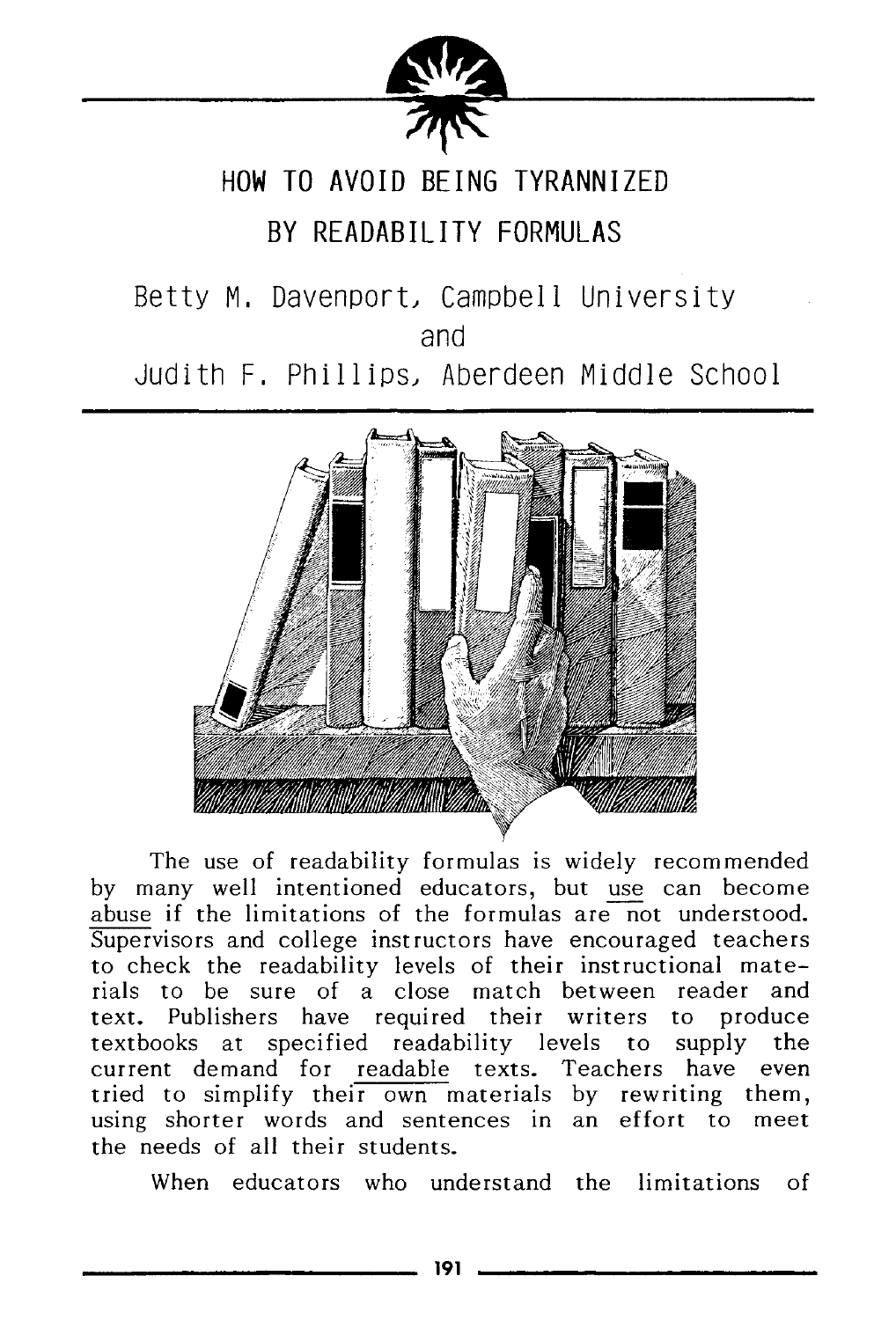readability formulas attempt these ends, the results may indeed foster student gains. However, when educators match, write, and rewrite with blind faith in the power of the formulas to guide them, the results can be disastrous. The IRA and the NCTE consider the current misuse of readability formulas serious enough to warrant a Joint statement warning that, if the formulas are to be used at all, they "MUST be used in conjunction with procedures that look at all parts of a text which affect comprehension" (Reading Today, December 1984/ January 1985, p. 1).

We offer a real-life case study of how one teacher approached an aspect of this issue--selection of the most appropriate reading text for her students. By using most of the ten suggestions that follow the case study, this teacher did manage to avoid being tyrannized by readability formulas.

#### Case Study

An experienced and conscientious fifth grade teacher is using Fry's graph (1977) to estimate the readability of her grade-level basal reader. Following the instructions, she selects three 100-word passages and counts the number of syllables and sentences in each one. She finds the selection on page 42 has a 5.5 readability level, but the one on pages 338 and 339 has a level of 7.3. The passage on page 509 also has a readability level of 7.3! She is sure her counts are accurate, so she tests a fourth passage--from page 19--and finds it gets a 4.0 rating. This fifth-grade text seems to start off easy (below grade-level) but to end up well above grade-level. She begins to wonder if the text meets the needs of her students since its average readability (the figure normally used to rate a text) is 6.9, high even for her stronger group.

Working next with two reputable text evaluation checklists (Jevitz and Meints, 1979; and Irwin and Davis, 1980), she gives her reader high ratings for its new treatment of vocabulary and concepts. She also notes the wide range of types of selections included, the reasonably attractive format, and the especially useful ancillary materials that have made the text a valuable teaching tool for her.

Our teacher is a little perplexed at this point. On the one hand, she has been encouraged to match students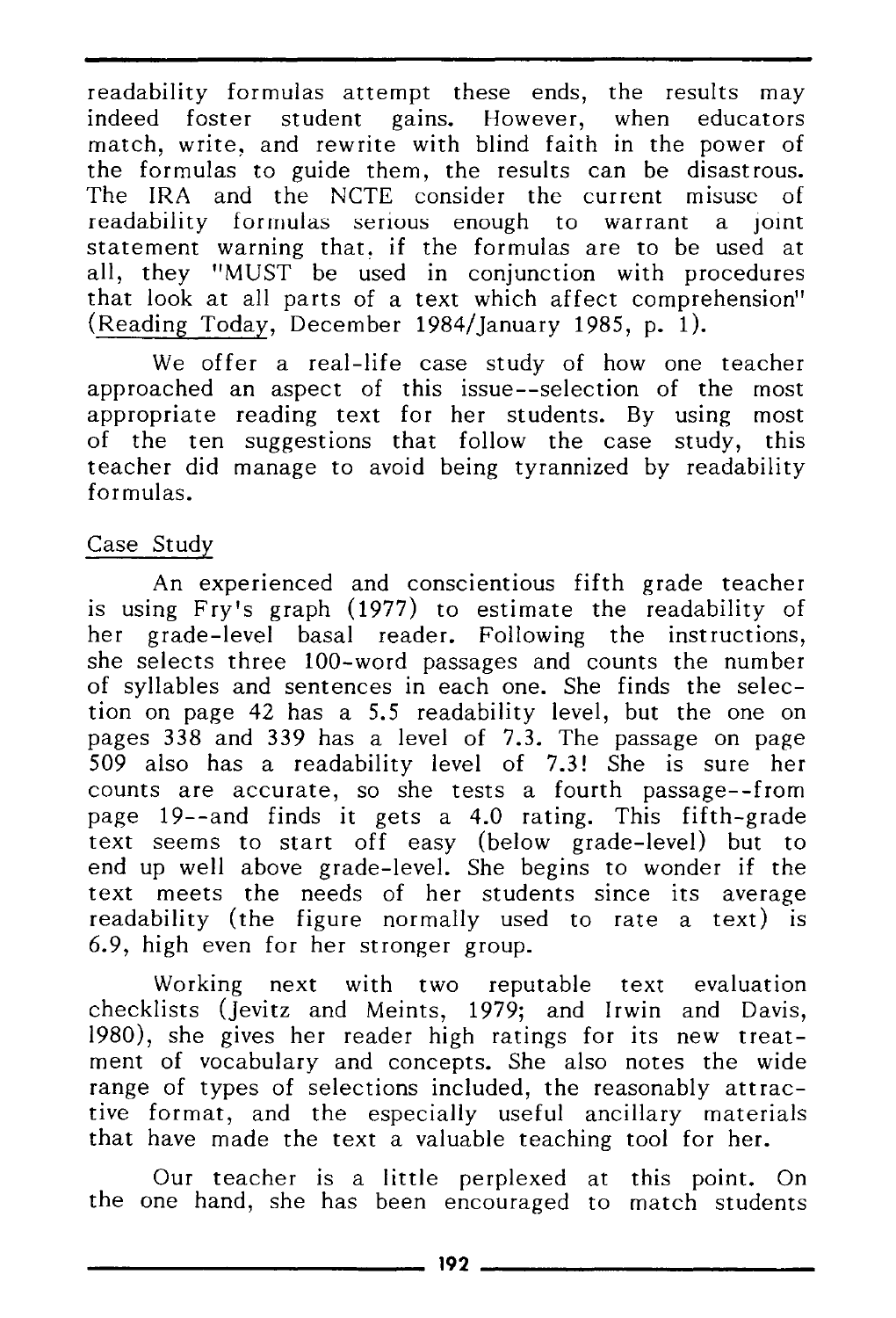with texts of appropriate (average) readability level. But on the other hand, she feels she can and needs to judge the usefulness of the reader in more specific textual terms, rather than just with a scientific count of syllables and sentences. At this point, she is not sure what to do since these two assessments seem to conflict with each other.

Fortunately, this educator is experienced, knowledgeable, and flexible. She decides that she can continue to use the single reader for her multi-level class, in part because it does vary in readability level, but also because she gave it high ratings on key textual factors. The decision is very important to her because she has found that students reading on grade level or just below are more enthusiastic and successful when using the same text as the stronger group in their classroom. It does not seem to bother the lower group that they are working in another part of that text.

When she tries her hand at the new LAB Method (Bradley and Ames, 1984) to estimate her textbook's readability variation, she becomes even more comfortable with her decision. A set of 12 syllable/sentence counts yields an estimate of even wider readability range: third- to ninth-grade. This finding further supports her own professional judgment that the reader does indeed offer sufficient high quality material to satisfy the needs of her students--those who are reading at or slightly below grade level, as well as those who are reading above grade-level.

Recently, there has been increasing interest in analyzing the nature of written text as a communication medium (or code) used by the writer for conveying a message. Language researchers have also pointed out that before a reader can fully comprehend a writer's message, a reasonably good match must exist between the background information and language conventions possessed by the sender of the message (the writer) and the receiver of the message (the reader). Now that thea great complexity of the communication process has been exposed, many educators and writers are learning that readability, too, is a very complex and closely related concept.

Nonetheless, the unrelenting pressure by many public and educational groups for more easily readable textbook materials has increased the use (and often abuse) of read-**193 \_\_\_\_\_\_\_\_\_\_\_\_ \_**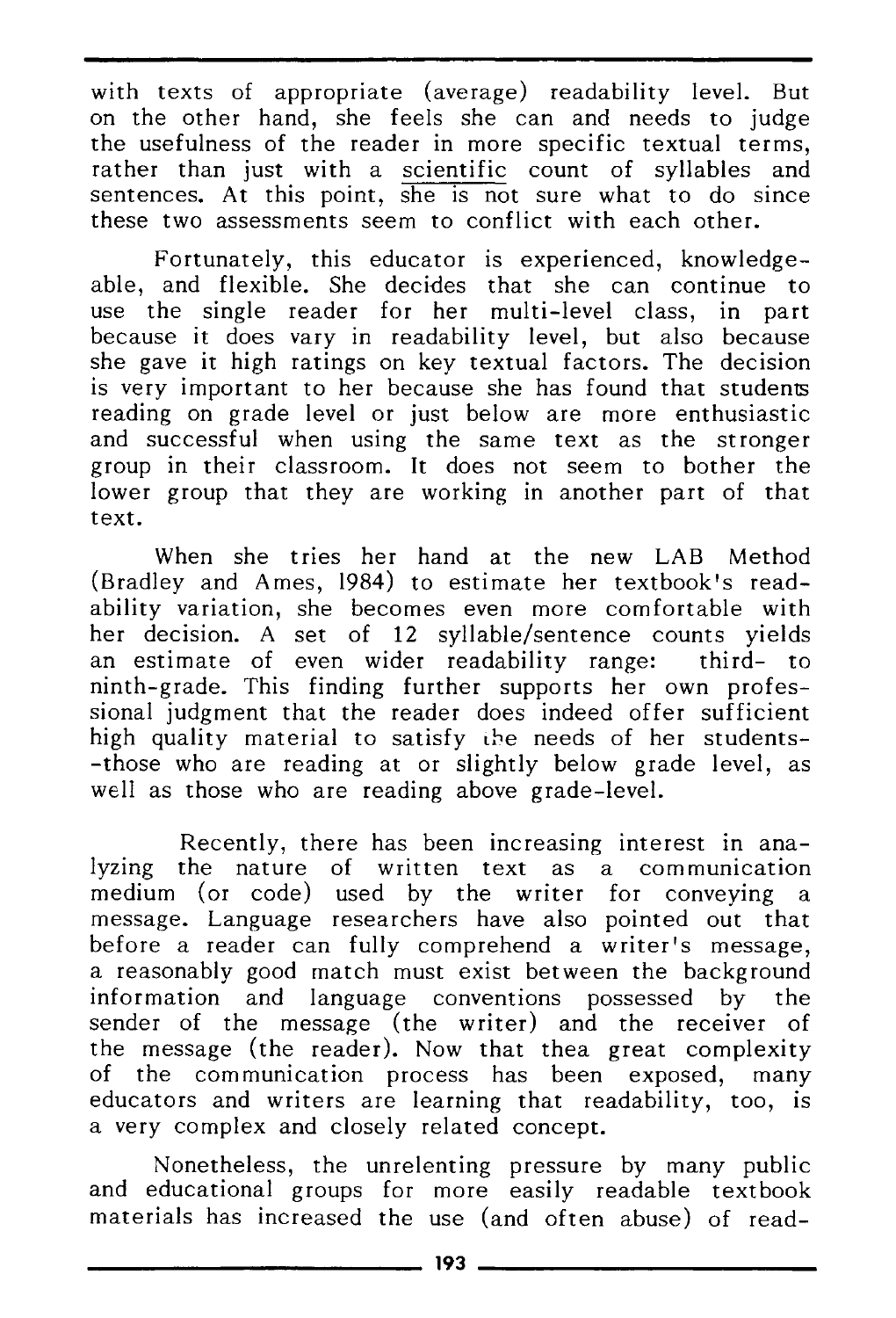ability formulas. Fortunately, this same pressure has also encouraged the continued study of existing readability formulas and the development of new procedures (See Lange, 1982). Becoming familiar with these ideas, findings, and procedures can provide educators with the background infurmation they need in order to make responsible decisions about textbook readability.

We offer ten basic suggestions on how to begin accumulating or to continue building a pool of information on text comprehension and readability. We feel that our case-study teacher was successful in resolving her readability dilemma largely because she was knowledgeable in nearly all of the following areas.

### Ten Suggestions for Understanding

### The Readability Issue

1. Keep in mind that reading is the receptive side of written language com munication. The goal of the reader is to understand the writer's ideas. If communication is difficult or does not take place at all, the problem can be traced to (a) the complexity of the writer's ideas, (b) some inadequacy in the way the message is expressed, and/or (c) a lack of background information, purpose, or processing ability on the part of the reader. Thus, readability depends on far more than just the series of words that carry the writer's message.

2. Recognize that no readability formula can yield more than an estimate of text difficulty. Fry (1977) himself recommends that users of his graph extend any readability estimate to cover a range one year above and below the grade level plotted on the graph. Dreyer (1984) also argues this point convincingly.

3. Recognize that different formulas usually give different readability estimates for a given text. In fact, the variation among estimates can be amazingly high; this point is demonstrated well by Smith and Smith (1984).

4. Realize that the factors measured by readability formulas (usually word length or familiarity, and sentence length) merely reflect the difficulty of a text but do not measure it directly. The formulas do not measure text characteristics such as concept density. degree of abstractness, **194 \_\_\_\_\_\_\_\_\_\_\_\_ \_**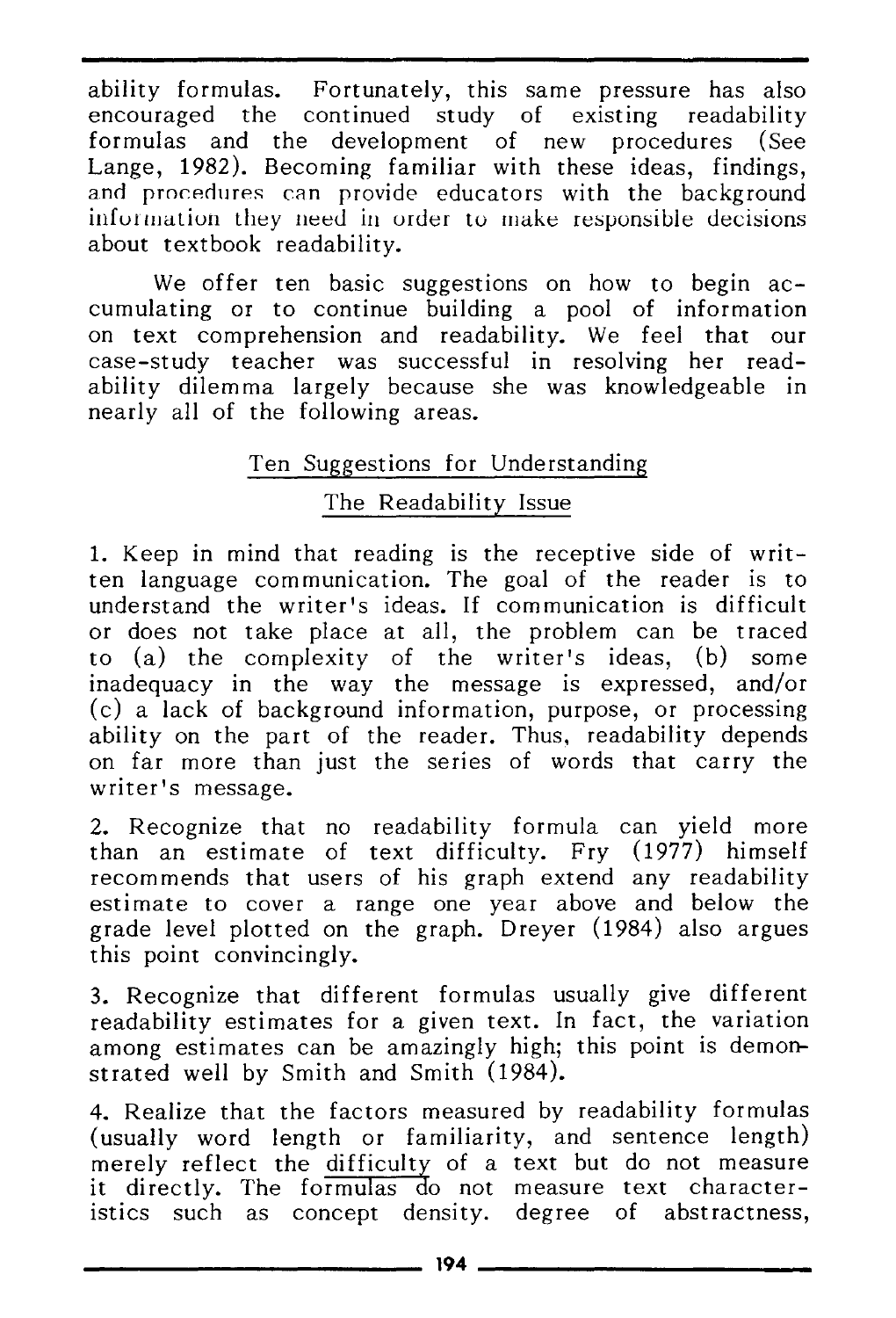word frequency, or organization of ideas. Nor do they assess factors such as page format, type-face, or illustrations. Drever (1984) presents a full discussion of these issues. When formulas are used to guide the simplification of a text, the results can produce varying readability estimates (depending on which formula is used) and can actually make a piece of text harder to read (Trapini and Walmsley, 1981).

5. Learn how to use the Fry graph, probably the simplest and best known of the formulas. Knowing exactly what is involved in using a formula removes the mystique from the procedure. Consult Fry's article in the December 1977 issue of the Journal of Reading or a reading methods text (for example Durkin, 1983; or Forgan and Mangrum, 1985).

6. Realize that the readability level can vary widely within a given textbook. You might try the LAB Method (Bradley and Ames, 1984) on one of your own textbooks. They you can decide whether you want to use an average of those readability levels as your guide or whether you might like to make that variability work for you, as our case-study teacher did.

7. Use detailed checklists as your primary method for evaluating the readability of a textbook. We have found the ones by Jevitz and Meintz (1979) and Irwin and Davis (1980) to be useful. In this way, you will be sure to consider the textual factors that the formulas cannot measure.

8. Develop your own informal inventories or cloze tests for placing students in texts. Forgan and Mangrum (1985) suggest using the informal inventory procedure to produce what they call an "informal suitability survey" for making the best possible match between student and text. This general approach is also recommended in the IRA/NCTE position paper on readability formulas.

9. Listen to your students. Learn how much background information they have on the topics they meet in their textbooks and how interested they are in these subjects. It is also very important to be aware of organizational practices that may be lowering student morale. Our case-study teacher wisely decided to deal directly with the fact that her lower group was very unhappy with their status as lower-level readers. When she put them in the same text-